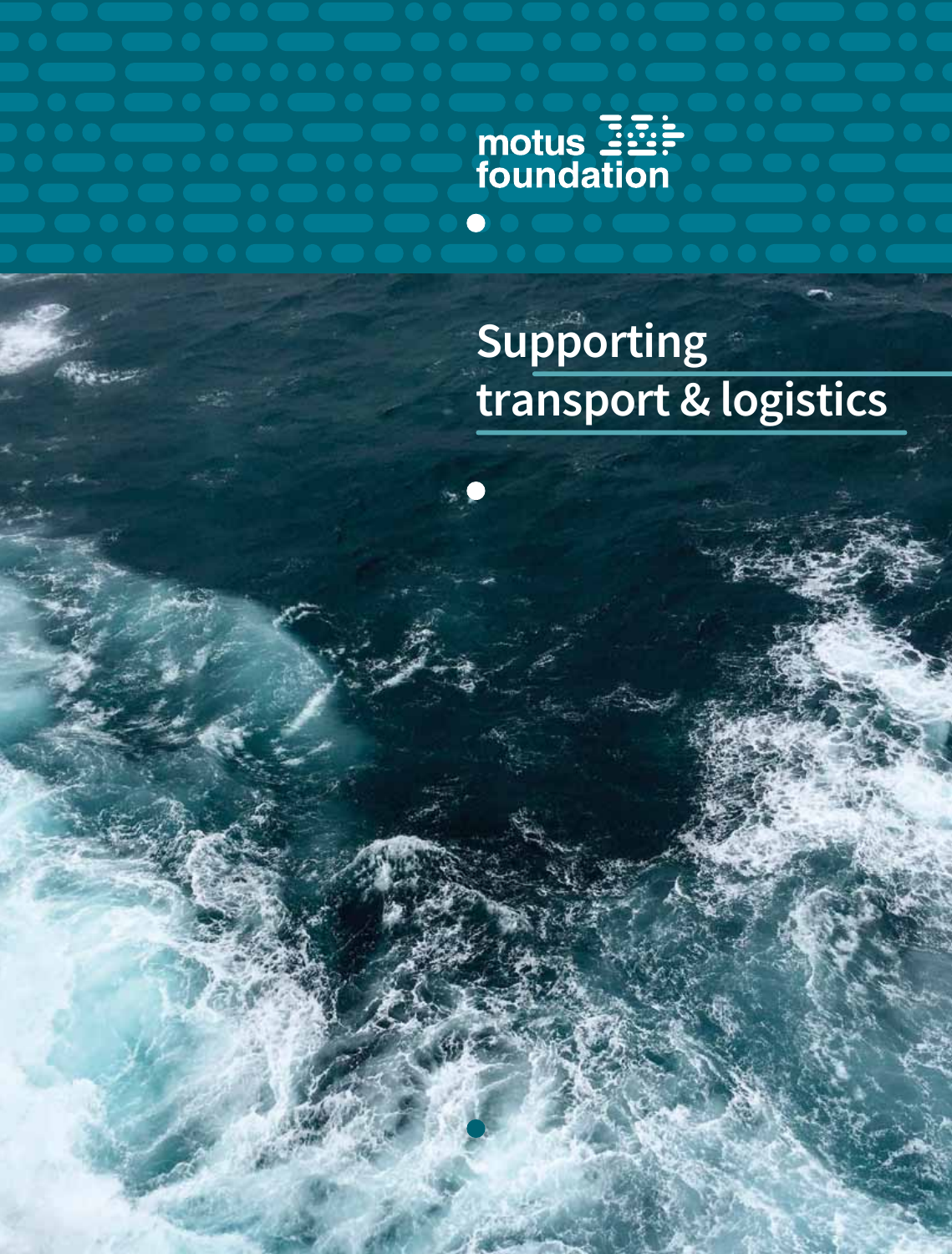



**www.motusfoundation.com**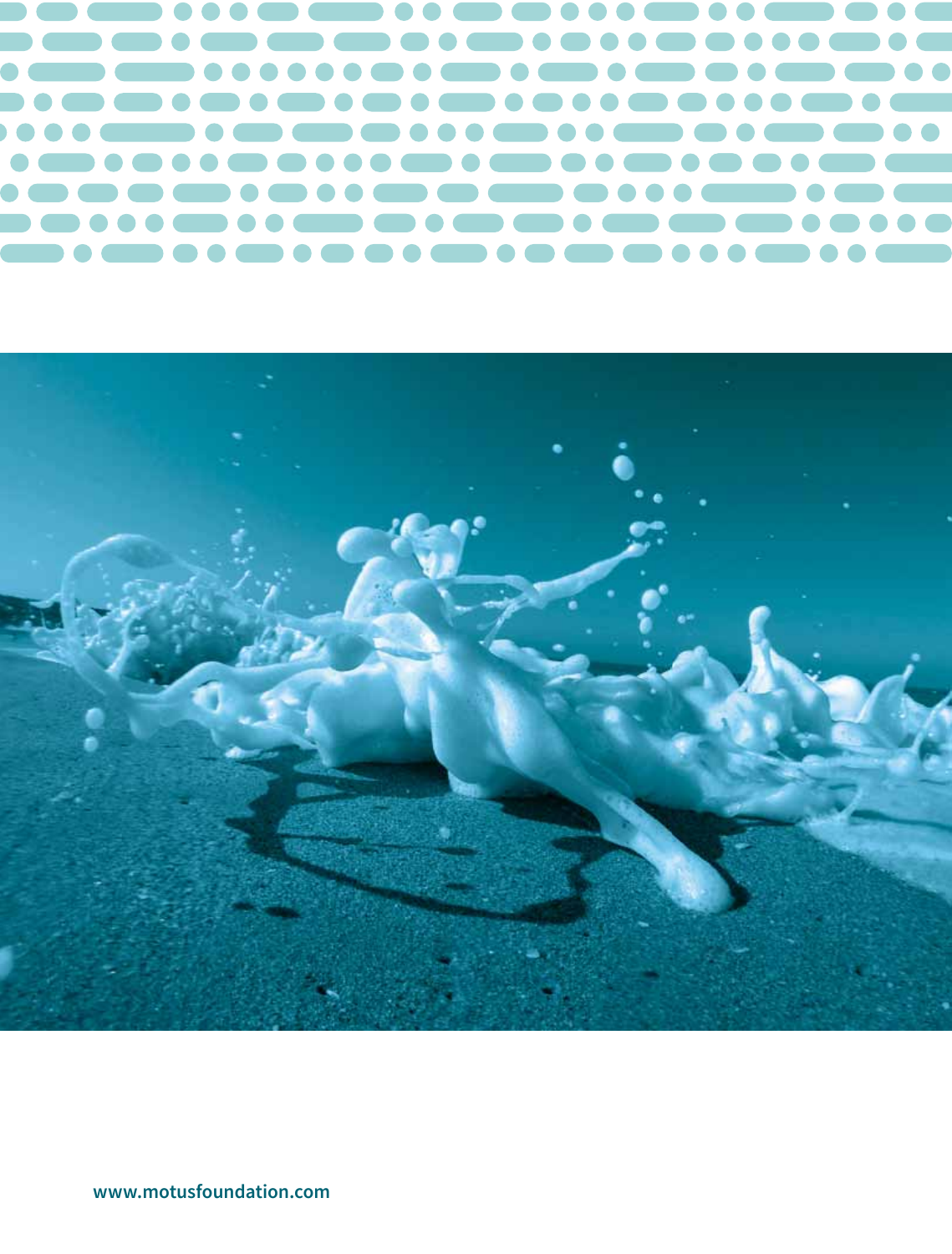# motus<br>foundation



# **Contents**

|           | Interview with Emil Arolski,<br>Motus Foundation's Managing Director & Vice President of the Board                                              |  |
|-----------|-------------------------------------------------------------------------------------------------------------------------------------------------|--|
|           |                                                                                                                                                 |  |
| $\bullet$ |                                                                                                                                                 |  |
|           | Comment by Per Olof Jansson, LNG in Baltic Sea Ports' Project Leader  9                                                                         |  |
| $\bullet$ |                                                                                                                                                 |  |
|           | Comment by Andrius Sutnikas, Cluster Manager at Lithuanian LNG cluster,<br>and Klaipėda Science and Technology Park's Communication Manager  11 |  |
| $\bullet$ |                                                                                                                                                 |  |
|           |                                                                                                                                                 |  |
|           |                                                                                                                                                 |  |
|           | Comment by Wim Stubbe, the Port of Oostende's Business Development                                                                              |  |
| $\bullet$ |                                                                                                                                                 |  |
|           | Comment by Przemysław Myszka, Baltic Transport Journal's Editor-in-Chief  17                                                                    |  |
|           | Comment by Fabio Ballini (Ph.D.), Lecturer at the World Maritime University  18                                                                 |  |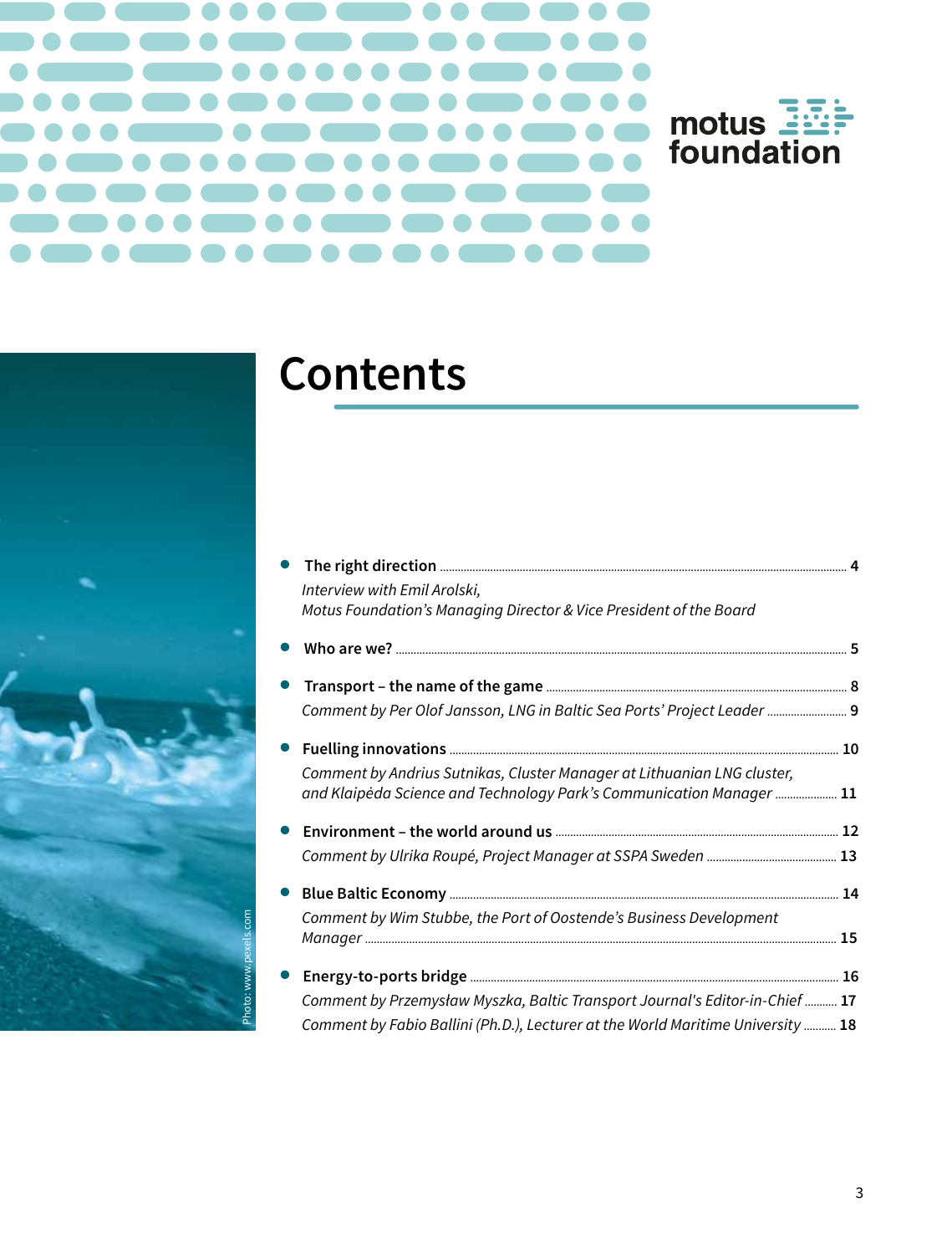



Interview with **Emil Arolski**, Motus Foundation's Managing Director & Vice President of the Board

# **The right direction**

**Another year is passing by, gathering all who take care of transport, energy, fuels, and the blue economy. Motus Foundation will continuously support and encourage environmental issues across those, and many other sectors.**

### *What kind of challenges does your foundation want to respond to?*

Motus is a newly-established non-profit organization which has a wide and very active agenda. We are focused on new regulations for transport & shipping in general, particularly we'll be helping to fight climate change, promote new and alternative fuels such as the Liquefied Natural Gas (LNG) and of course we'd like to address a lot of relevant issues around the Sulphur Emission Control Area (SECA) zone in the Baltic and North Seas region. We are also encouraging the idea of SECA's expansion in the rest of the European Union.

### *Can you share your vision of the future shipping industry?*

Paradoxically, it is really hard to predict the future of the shipping industry in a short term, but if it comes to a long run, I stay positive. Let me just mention more and more ships going into lower CO<sub>2</sub> emissions, and more vessels utilizing alternative fuels, especially LNG which we believe is the fuel of the future, applicable both for land and maritime transport. Definitely we'd like to see more, but I'm confident that everything is moving in the right direction.

### *What are your plans concerning close future?*

We'd like to stress that Motus is a non-profit organization which is raising the voice of both regional and European business together with the academic sectors and delivers this feedback to the policy makers on a regional and on an EU level. This will efficiently address the legislative issues and the need for change. Talking more concretely on our steps, we're seeing more to be involved with the projects similar to the so-called 'Green InfraPort project,' dedicated to the infrastructure for small scale LNG at ports, onshore power supply and its facilities, as well as the facilities for waste from scrubbers, general waste, and port energy management.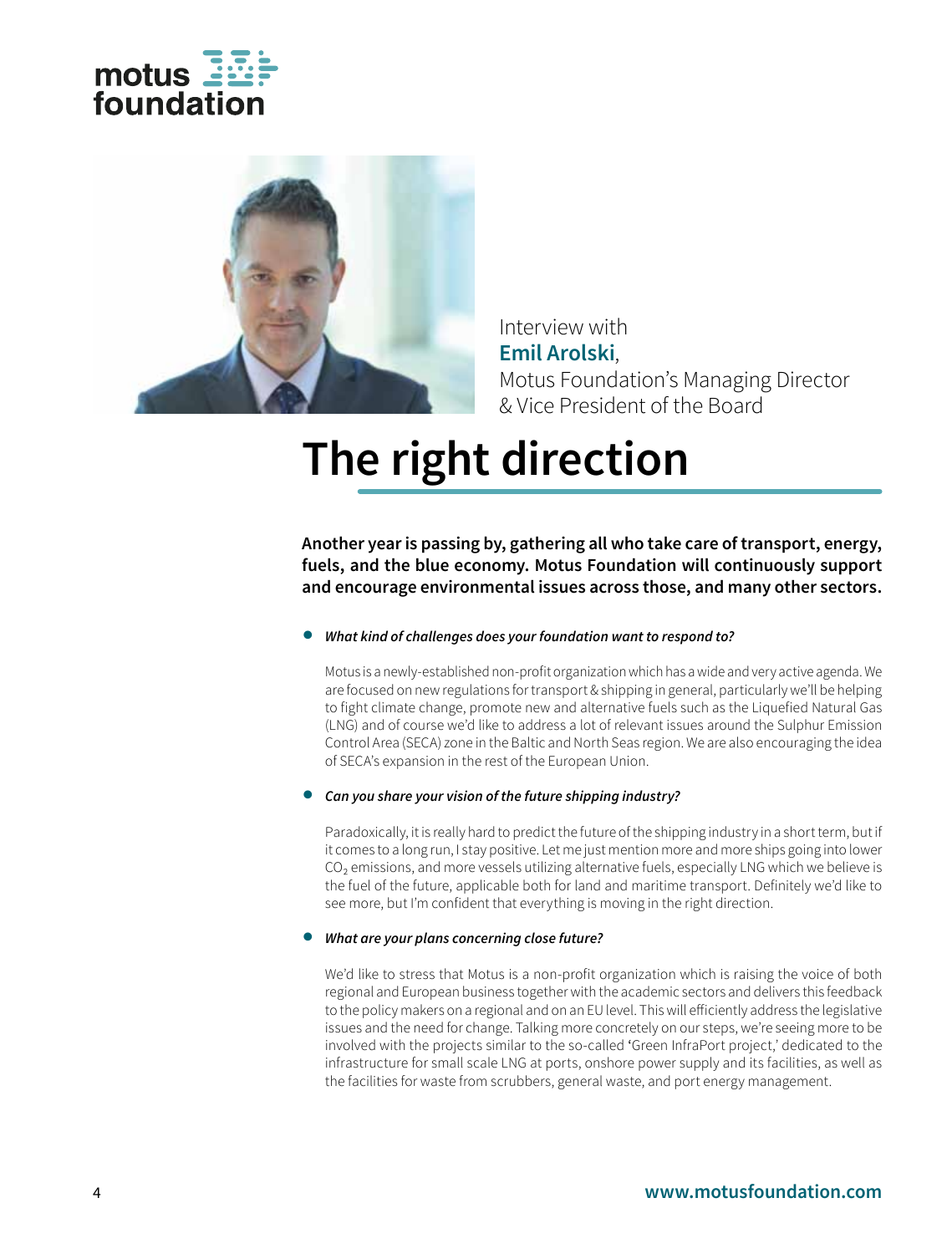

# **Who are we?**

**Motus is a non-profit organization helping transport & logistics and all the related sectors in running their business and becoming more sustainable. We conduct research, organise seminars and conferences, deliver opinions, actively participate in projects, and support the legislative process which is in line with our agenda.**

Objectives and scope of work:

- **•** Promotion of the latest knowledge and advances in the areas of transport, logistics, energy, environment, infrastructure, economic development, utilization of marine resources, and related areas.
- Supporting the development of innovative, environmentally-friendly technologies and solutions for efficient use of natural resources in energy production.
- Advocating management systems to reduce the impact of economic activity on the environment, in particular in the areas of transport and energy, both in the private and public sectors.
- Initiating cooperation and running projects with local authorities, governments, nongovernmental organisations, and the private sector.
- Launching the dialogue between the public, private, media, and social environments.
- Boosting economic development and regional labour markets.
- Backing interest groups to governments and legislative bodies whose objectives are in line with the objectives of the Foundation.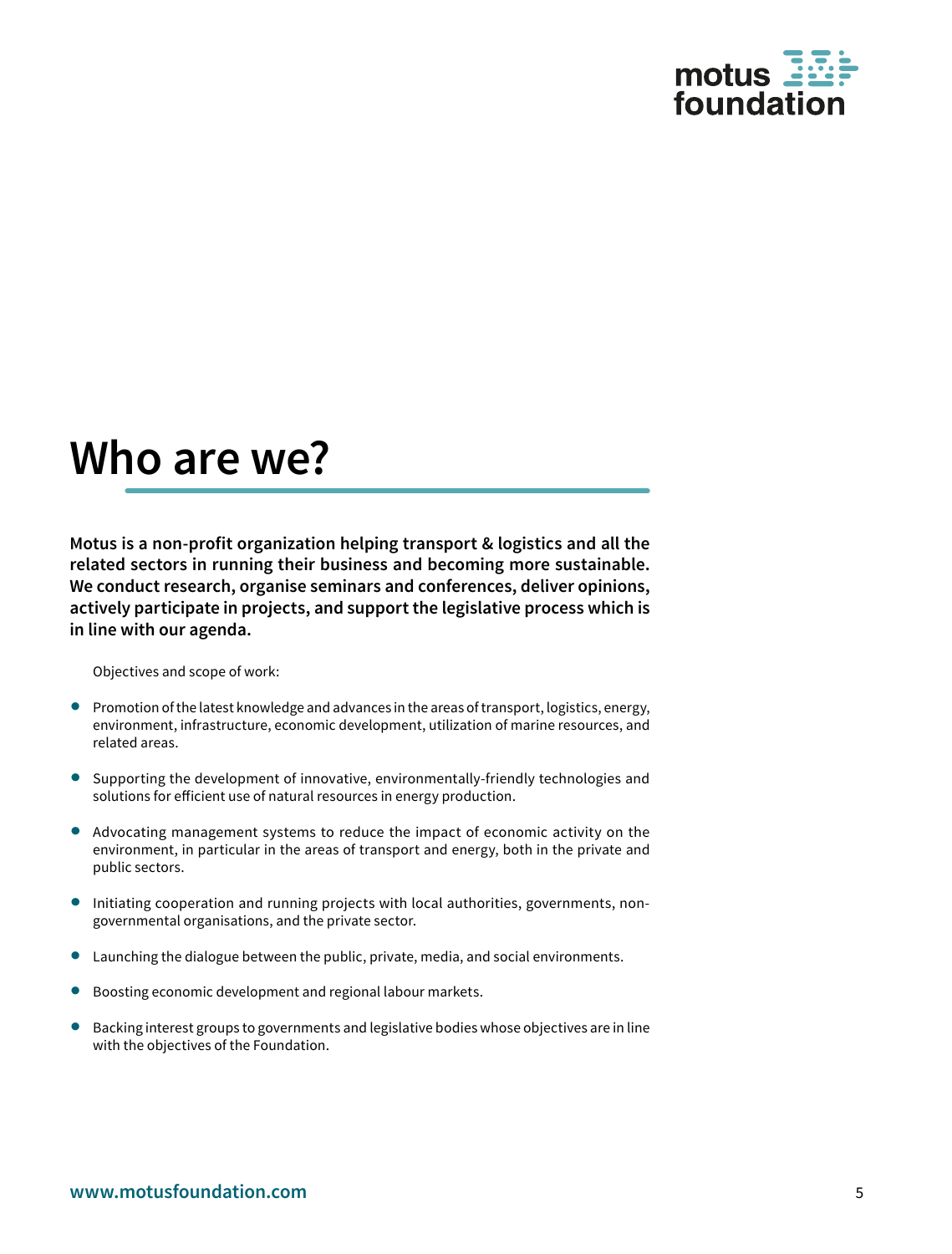

**2014 2015 2015 2016** 

### **LNG in Baltic Sea Ports I** and **II** January 2012-December 2014

### **HEKLA**

kick-off meeting *18 November 2015 The Port of Helsingborg*

### **HEKLA**

on-the-road campaign South-East Baltic Gdańsk/Gdynia/Sopot Riga/Ventspils

### '**Green InfraPort**'

April 2016-March 2017

### **Go LNG** May 2016-April 2019

**HEKLA**

Baltic Ports LNG Forum in Vilnius *2 June 2016, Vilnius*



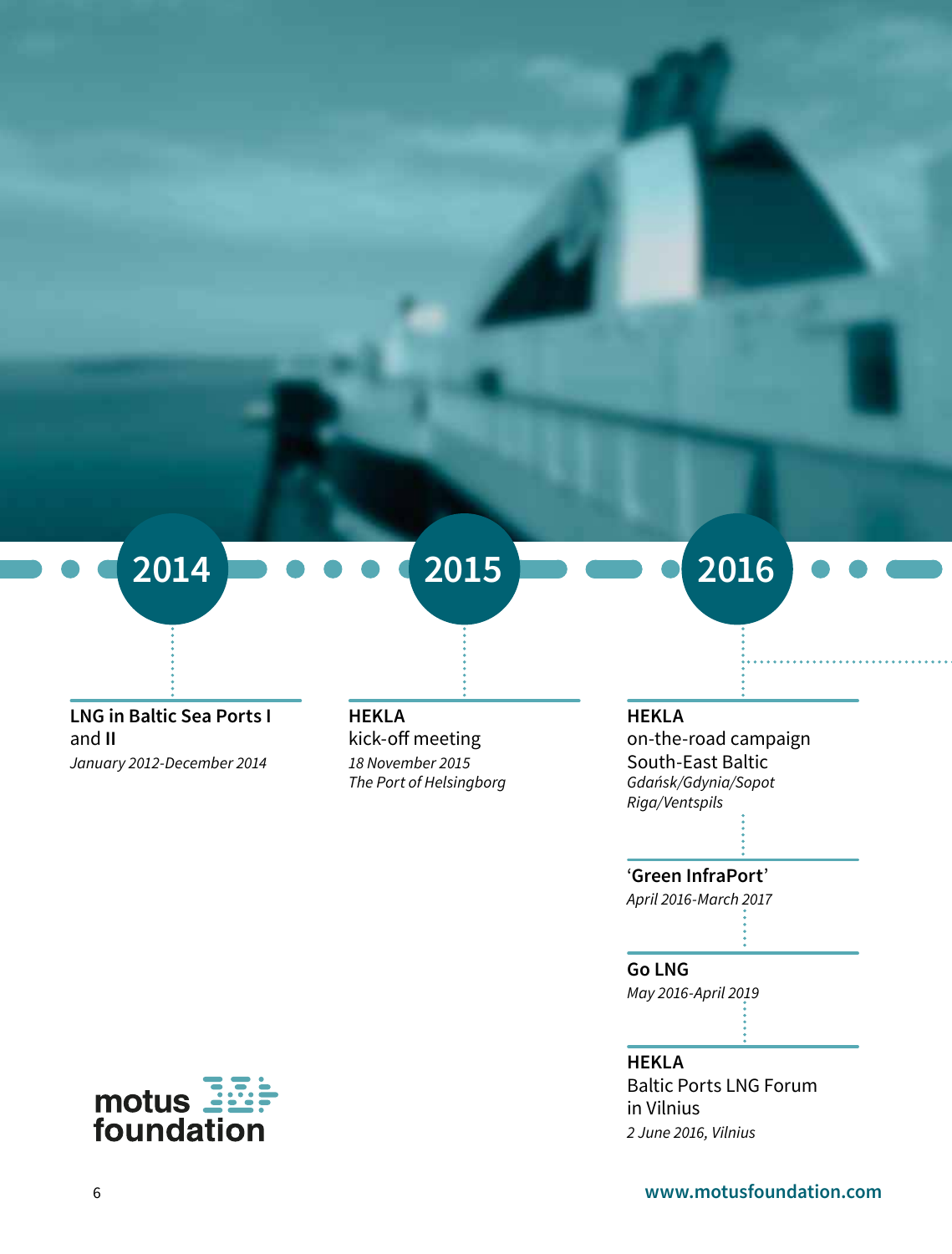

**Seminar on comprehensive ports in Helsinki**

7 September 2016, Helsinki *Baltic Ports Conference* 

### '**Green InfraPort'**

seminar in Helsinki *8 September 2016, Helsinki Baltic Ports Conference*

**PROJECT** 





**INVOLVEMENT:** <sup>H</sup>EKLA – Helsingborg & Klaipėda LNG Infrastructure Deployment





**Go LNG** Go LNG Polska! *18 October 2016* The University of Gdańsk

'**Green InfraPort**' seminar in Gothenburg *December 2016, Gothenburg* '**Green InfraPort**' seminar in Gdańsk

Transport Week, March 2017

**2017**

**HEKLA** on-the-road campaign South-West Baltic Spring 2017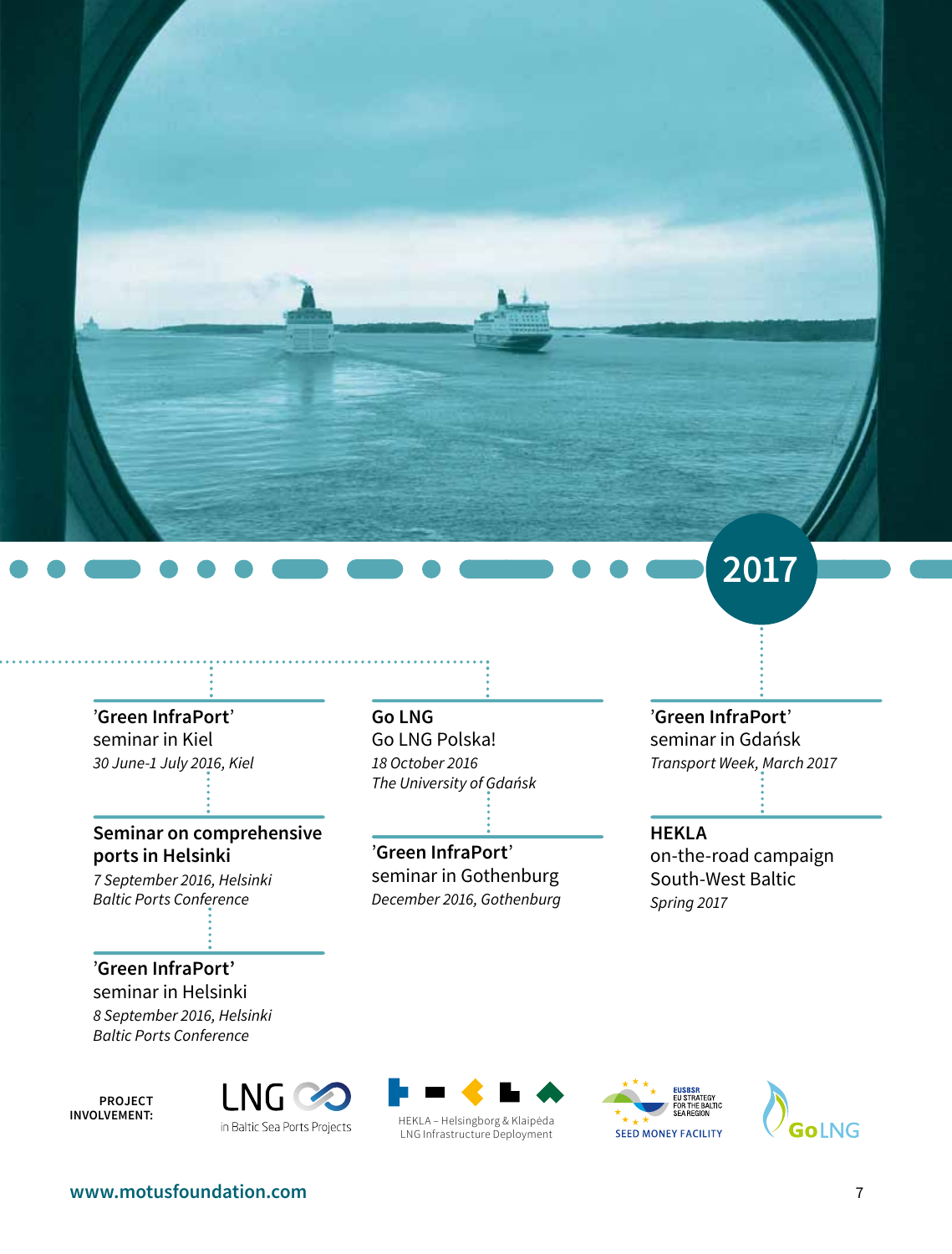

# **Transport – the name of the game**

**We, at Motus, aim to support all kinds of transport, be it maritime, rail, and road. Together they complement each other ensuring smooth, eco-friendly, and safe freight carriage. Therefore, we initiate cooperation, and actively participate in both Europe- and country-wide initiatives that help make transport more eff icient and sustainable.**

All transport means are important in the Baltic Sea region (BSR), which has always been known as being at the forefront of developing modern solutions, and establishing completely new development directions. This trend needs to be maintained, since the rest of our neighbours are not resting on laurels, and also develop infrastructure while taking part in the transport race.

 This is especially important when one thinks of completely new initiatives in which the BSR will play a crucial role. First of all, new transport corridors were established, creating anew the Trans-European Transport Network (TEN-T), linking the East with the West, and the North with the South. It also aims at bettering the road, rail, and water infrastructure on our continent, by devoting a lot of money to numerous projects at ports, railway lines, fleet, and stations, as well as across roads. The TEN-T will certainly help in gaining more profits from the giant economic and political project of establishing land connections between China and Europe – the One Belt, One Road initiative. The so-called New Silk Road will mean a shift in cargo transportation, and we need to be ready for this. But let us not forget about the ports of the Baltic Sea region, which handled as much as 868.5 mln tn in 2015. This is why foresighted support of transport and logistics is important.

For Motus Foundation the key driving force for transport future transition will be performance, but understood more in a holistic way, encompassing not only the traditional economic perspective, but also new dimensions such as technology, environment, and transnational partnership.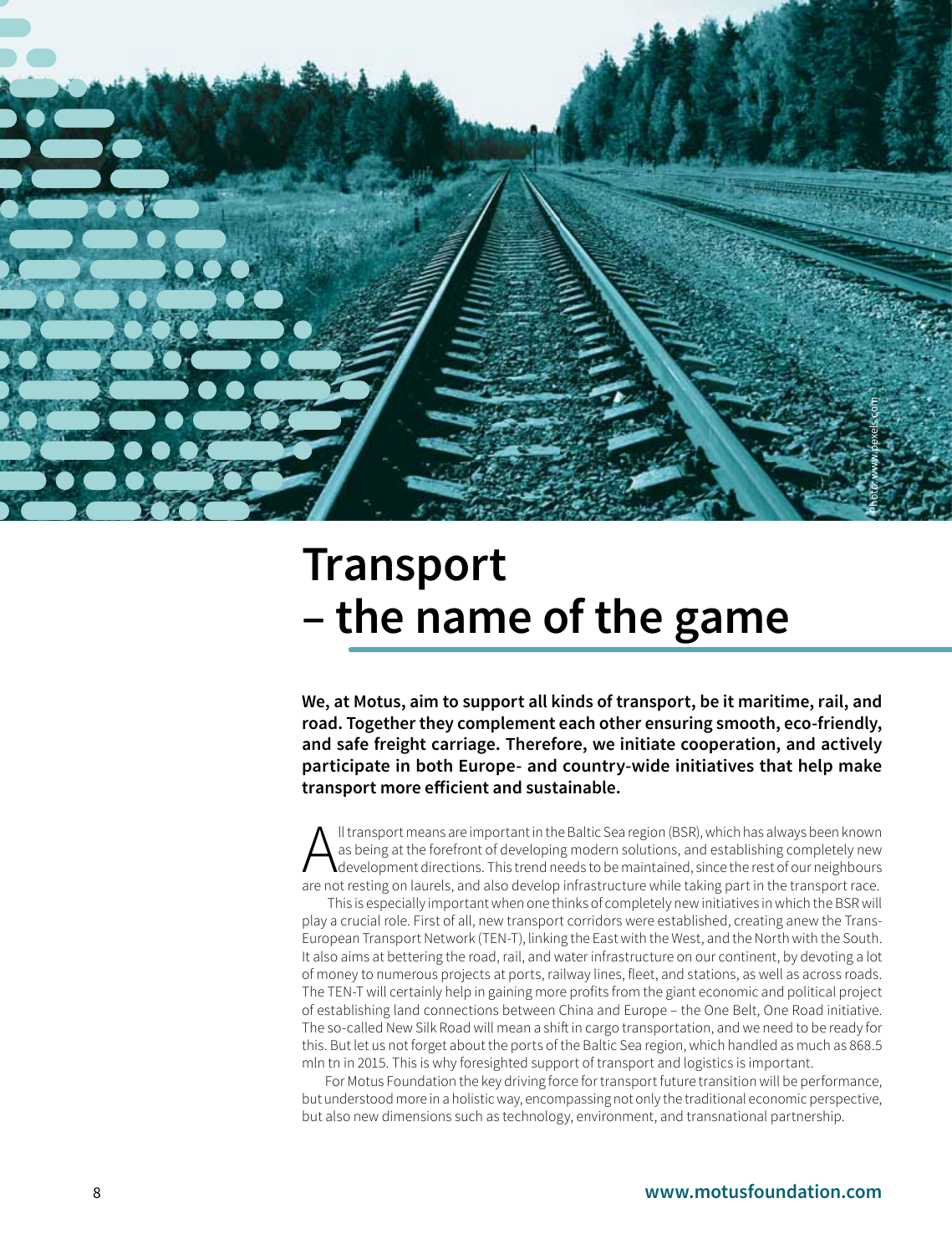

Comment by **Per Olof Jansson**, LNG in Baltic Sea Ports' Project Leader:

Europe,<br>They nee<br>The pace *According to my experience which I have gathered in shipping for many years, containerization has made big progress. We have so many things transported in containers today, unimaginable just a few decades ago. Most of the goods carried between Asia, Europe, and North America come in steel boxes, and this is why the ports must change as well. They need to adapt to such challenges, like for example bigger vessels – of 18 thou. TEU and more. The pace of ships' growth is spectacular, we must remember that some 25 years ago a regular*  container carrier had a capacity of 1-2 thou. TEU.

*Financing is the biggest future challenge to transport. We are observing this right now as many*  shipping lines are having problems not with their efficiency, but with money flow, Hanjin as the most up-to-date example. Ship-owners have too many vessels because they expected that the market would grow much faster. This challenge is rather short-term, we can see that this situation has *impacted shipyards, which have witnessed a big cut in the newbuilds. This is of course just temporary,*  I have observed similar crises in the past, and after a few years everything was in order again.

*Nowadays, there's also much more focus on exhaust emissions from vessels. There are debates*  on how to build more environmentally-friendly ships, and reduce emissions, therefore I think that *transport will go more towards this way. If we look at ocean shipping, fuel consumption will be more*  efficient, and scrubbers will become more popular. The innovations will go in this direction, I think *everybody would like to have clean air and an uncontaminated environment. The focus should be*  put on the ship-owners so that they can provide good and clean service.

Another innovation on the horizon is Liquefied Natural Gas (LNG), becoming a ship's fuel of the *future. Although low oil prices have made the gas not as popular as it could be, I'm sure that there*  will be more ships running on LNG in the future, particularly new ships with dual-fuel engines. The possibility of selling a ship at any time is very important to a ship-owner, therefore, this is what's *going to be on the stage over the next few decades.*

# motus. foundation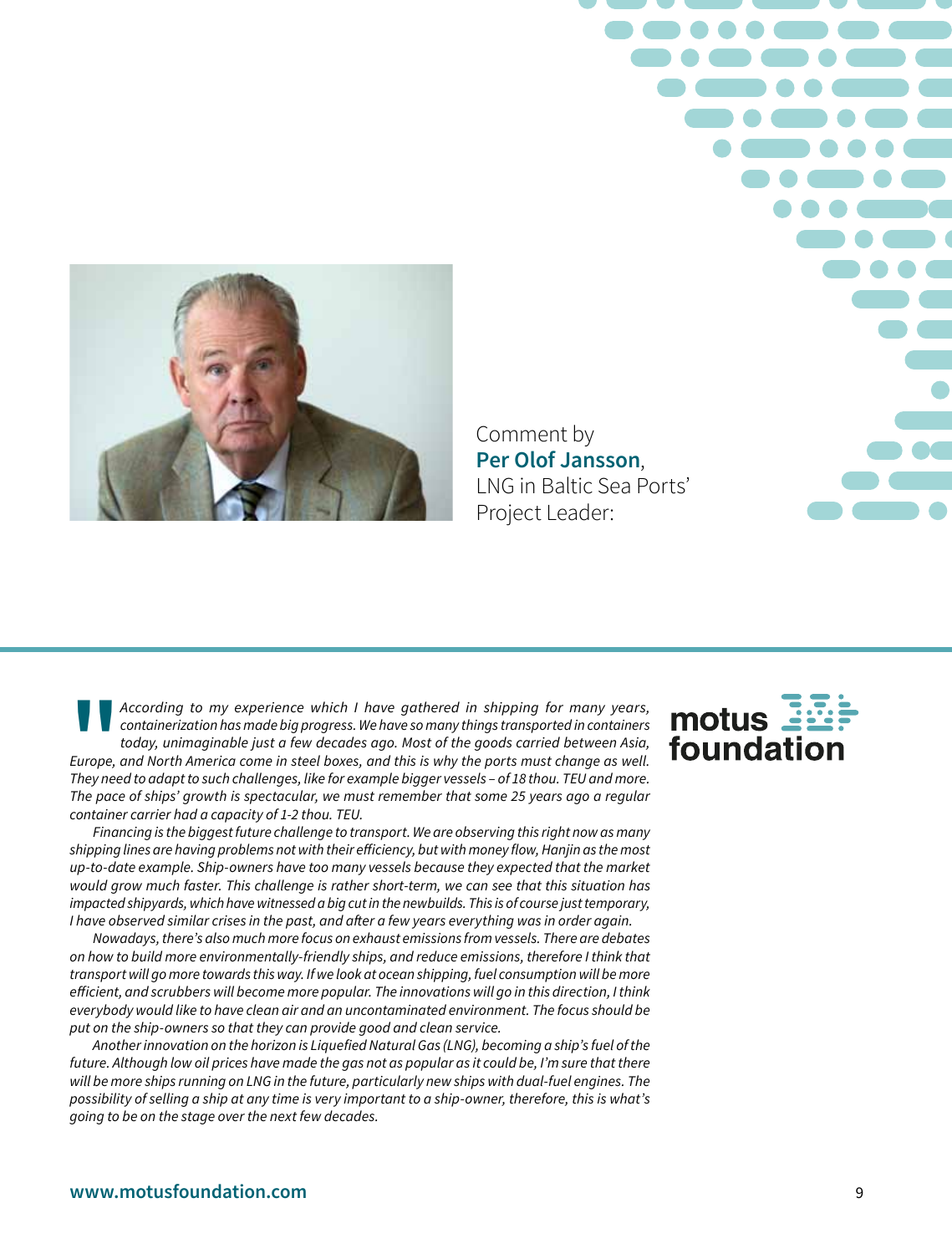# Photo: www.pexels.com

# **Fuelling innovations**

Alternative fuels have been on the rise over recent years. Among all of them, Liquefied Natural Gas (LNG) **is gaining special attention. It is the elimination of harmful emissions, such as sulphur, nitrogen, and particulate matter that makes it very attractive, specifi cally in the era of new eco-friendly legislation.**

Experienced in EU-funded projects touching many aspects of<br>LNG, we know that this fuel means not only less emissions,<br>quieter engines, and no threat of spills – the economic<br>factors matters as well. The recent technical de xperienced in EU-funded projects touching many aspects of LNG, we know that this fuel means not only less emissions, quieter engines, and no threat of spills – the economic made its shipment less costly, while the use is more efficient. LNG is also a very safe fuel – be it in the process of storage, transport, and usage. Keeping all those advantages in mind, we at Motus Foundation have been supporting the initiatives encouraging a wider uptake of LNG, both off- and onshore. This is why we actively participated in a series of LNG projects.

 First, in 2012 *LNG in Baltic Sea Ports I*, (kicked off in January 2012, ending in December 2014), later followed by its second edition (lasting from 2015-2016), aimed at fostering a harmonised approach towards LNG bunker filling infrastructure in the Baltic Sea region. The ports of Aarhus, Copenhagen-Malmö, Helsingborg, Helsinki, Stockholm, Tallinn and Turku were the project's partners during the first edition, while the ports of Helsingborg, Trelleborg, Rostock, Sundsvall Logistikpark, and Klaipėdos nafta participated in the second stage. The partners managed to i.e. design an LNG & MGO bunker multi-function ship, prepare technical details of the port bunkering facility, and conduct pre-investment studies. Two editions of the project ended successfully, and managed

to unite different parties under one goal, working hard on the project's targets.

Another big undertaking still taking place and to be finished in 2017 is the project HEKLA – Helsingborg & Klaipėda LNG Infrastructure *Facility Deployment*. Its aim is to lower the air pollution in the Baltic Sea region's maritime transport by developing LNG infrastructure facilities in the ports of Helsingborg, and Klaipėda. After the project finishes, a liquefaction plant with a storage tank will be built in the Port of Helsingborg, and an onshore LNG reloading station will be built in the Port of Klaipėda, where the project's partner Klaipėdos nafta operates the Lithuanian LNG import terminal Independence.

The third scheme developed with Motus' help is the 'GreenInfra *Port*.' Besides port reception facilities for sewage from passenger ships, and scrubber sludge, onshore power supply, as well as energy management in ports and terminals, it also stresses the need for building LNG bunkering infrastructure. This project will last till 2017.

Finally, Motus Foundation successfully integrated the Polish gas-related businesses during the *Go LNG Polska!* seminar dedicated to establishing a country's LNG platform. The initiated cooperation is now carried out in the field of lobbying, knowledge-sharing, communication, as well as education.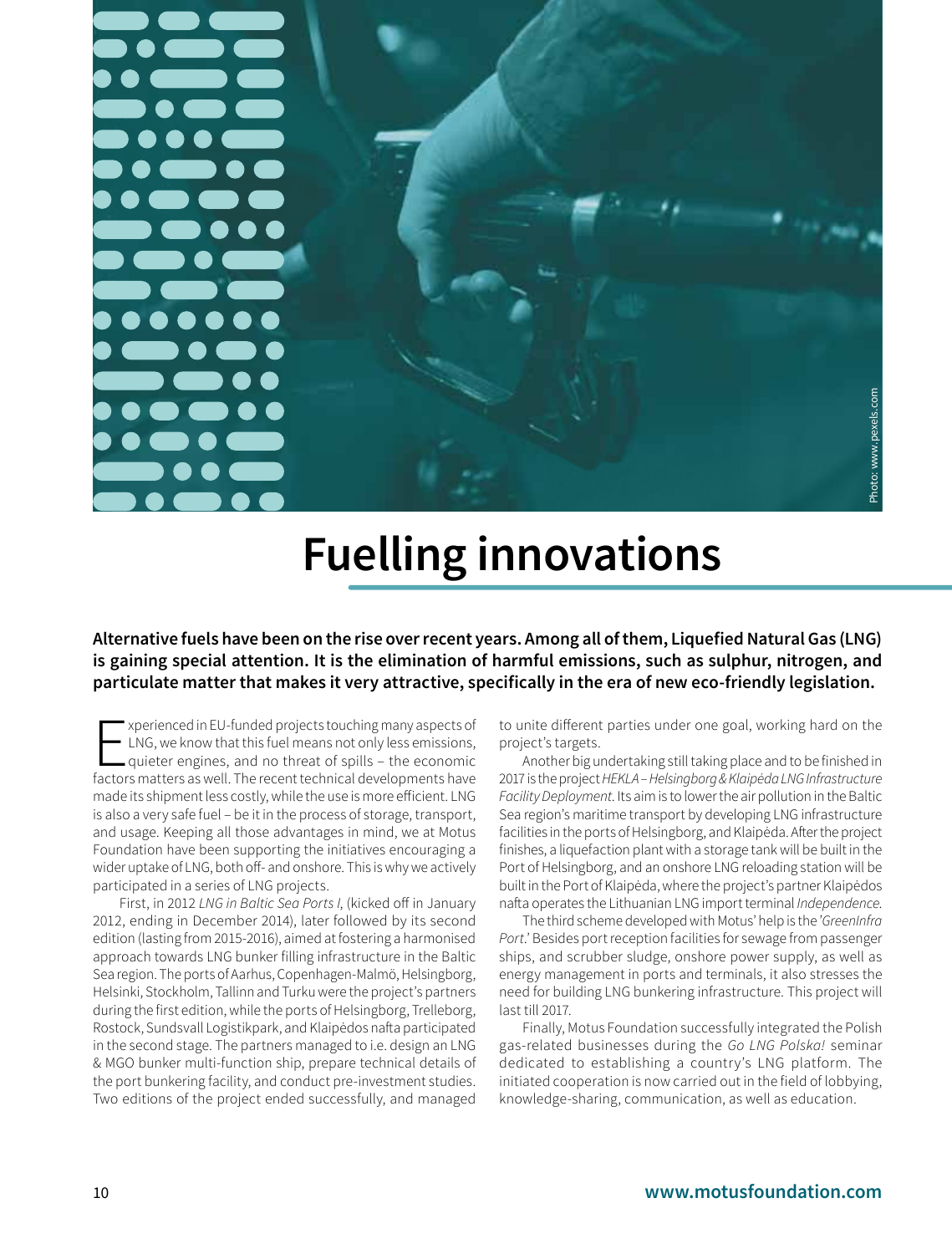

### Comment by **Andrius Sutnikas**,

Cluster Manager at Lithuanian LNG cluster, and Klaipėda Science and Technology Park's Communication Manager:

**"** Liquefied Natural Gas (LNG) projects have changed the market significantly. If we take *the last decade, I can say that the growth has been really amazing. In Lithuania we had no such infrastructure, and during a relatively short period of time we have managed to build the import terminal* Independence, and the small-scale ports infrastructure. But similar *processes also happened on a regional level – in the whole Baltic Sea region growth of the LNG market is visible. If we want to sustain this trend we must provide the market with indispensable infrastructure, which will enable the use of LNG in other sectors than good ol' energy – I mean*  transport, chemical business, etc. We took the first step, the gas is accessible, but now we need to *take another step forward, to popularize LNG among other sectors.*

*I believe in a bright future for LNG despite low oil prices. I believe in a future for LNG even now that the oil price plays a huge role in the competitiveness of LNG as a fuel, but we are facing environmental challenges in the world and we need to take the action, so political support for LNG*  is there; we have environmental regulation zones expanding, and the demand for clean fuel and *LNG applications in transport and other industries is growing.*

*In Lithuania we are now trying to develop the basis we have built, and apply business models.*  It's a complex and challenging process, because you cannot cater to the market with a product, you must come with a solution. Just to give you an example – if I were to sell LNG-powered trucks, I would need to provide the whole value chain – the gas, the bunkering infrastructure, and finally *the trucks. Otherwise it would not work. This is the goal for Lithuania, but this is also a task for Poland, as it will soon have its own LNG cluster. This is my advice for all parties intended, and I'd*  also like to stress that a cross-sectoral approach helps a lot while working on the LNG spread.

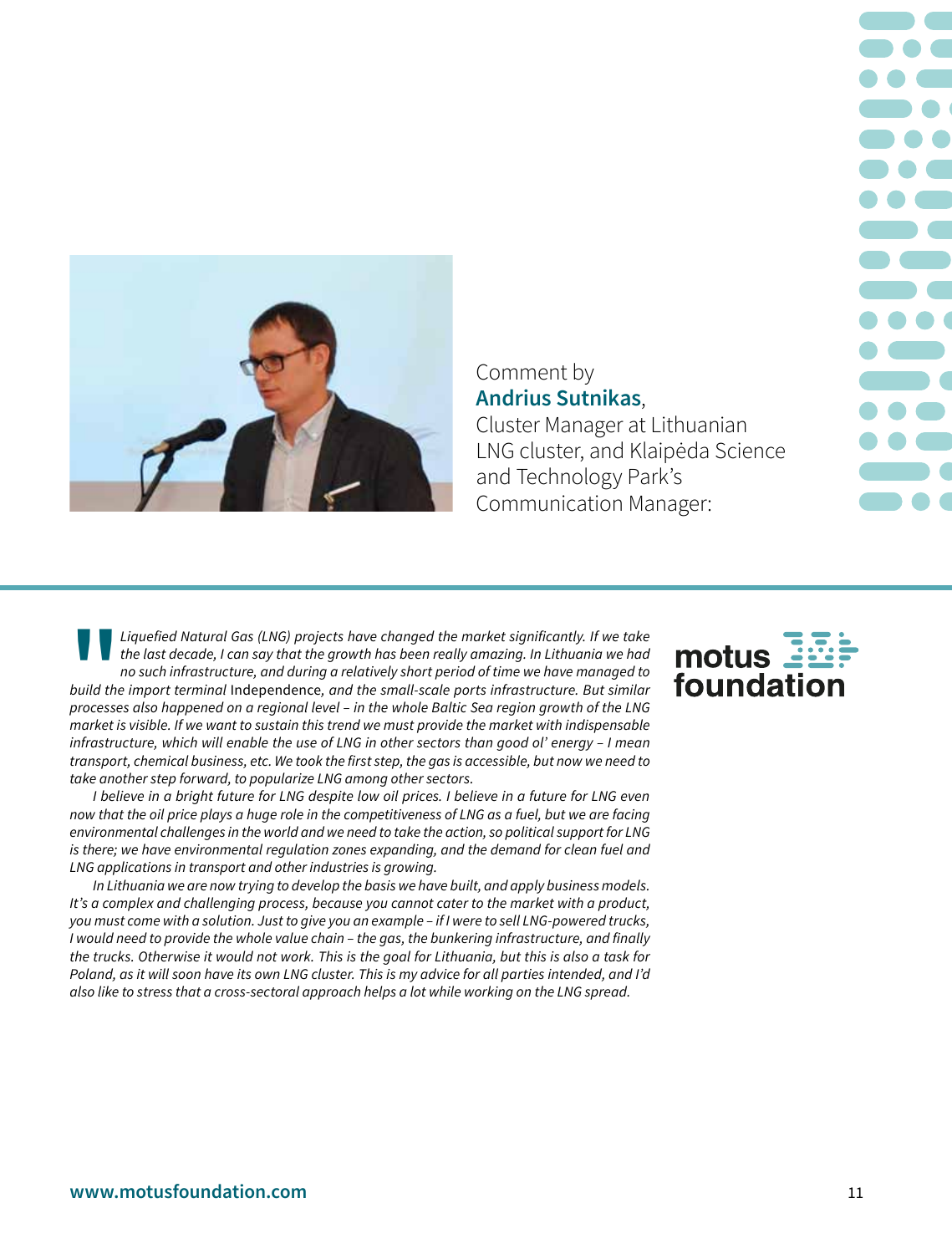

# **Environment – the world around us**

### $motus$   $\overline{=}$ foundation

**Nowadays it is obvious to take particular care of our natural surroundings. And although the transport sector is not the biggest air pollutant, we all look with special attention on what can be done to reduce harmful emissions, and other negative impacts by greening the business.**

Sea and inland waterways shipping is still at the top of environmentally-friendly modes of transport. Carrying goods by water is responsible for approx. 1.8%-3.5% of greenhouse gas emissions, but according to the Internat transport. Carrying goods by water is responsible for approx. 1.8%-3.5% of greenhouse gas be further axed down by as much as 75%! The situation on land is different, rail places at the top (provided green electricity in the grid), trucks being the biggest polluters. Here we also see a field for improvement, especially with the use of new technologies which help to reduce the disadvantages, while bringing a lot of economic positives.

A lot has been done in the field of environmental protection in recent years, just to mention setting up the Sulphur Emission Control Area in 2015. Motus has participated in the process of preparing the market for such a change, by for instance taking part in EU co-financed projects. Looking more into the future, one can expect that similar regulations will be in power, just to mention ballast water management convention entering into force in 2017. As a result, certain practices will become a standard – for instance special systems for eliminating water organisms, which have so far travelled throughout the world deteriorating the local ecosystems. However, supporting activities which are not a must is also high on our agenda, for example, onshore power supply. Thanks to the use of electricity while being at port, a ship does not need to use its engines, and is therefore quieter and cleaner. We touch upon many aspects of cold ironing in the 'Green InfraPort' project, and what's more, they were the topics of a specialized seminar in which we participated at the Port of Hamburg in October 2016.

In our view, working towards a cleaner environment will not go far without smooth incorporation of ports in this process. The Baltic Sea sets high standards in terms of ports infrastructure, and is wellknown for good green practices, so we wish to promote it outside as our common, regional brand.

The awareness of this is systematically growing. We, at Motus, embrace this trend and are therefore ahead of this need, by supporting all actions aimed at making transport more sustainable.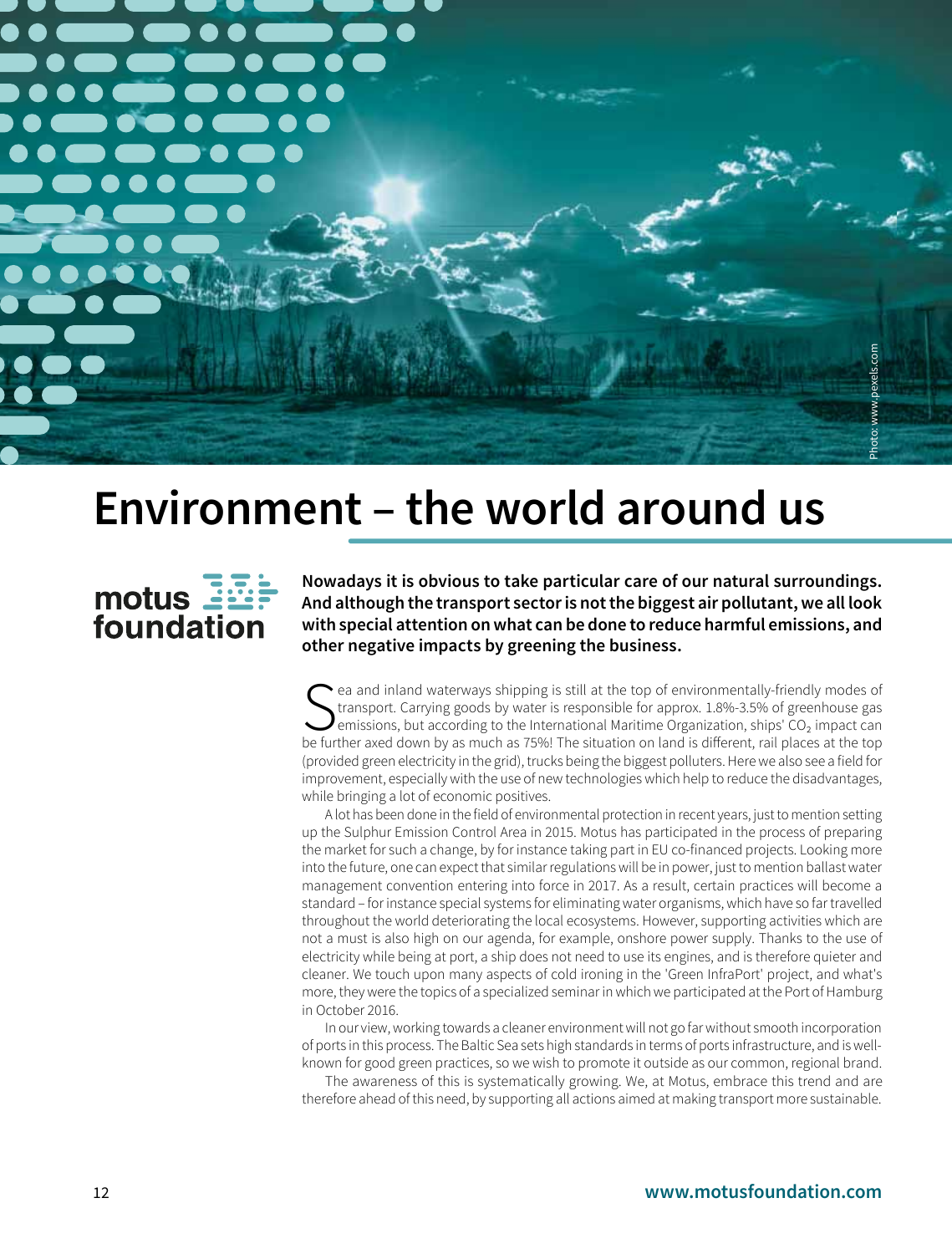

Comment by **Ulrika Roupé**, Project Manager at SSPA Sweden:

**||**<br>towards<br>minimize<br>forces to Sea transports of the European Union account for more than 90% of external and over 40% of the internal cargo traffic. On the one hand, ships have the lowest energy demand *of all transport modes per one tonne of carried goods, but on the other, criticism is directed towards the shipping industry for being a source of pollution, and not working hard enough to minimize emissions. In the ongoing discussion on climate change, the sector must therefore join*  forces to minimize its environmental footprint, keeping in mind the economic gains, and avoiding *the heaviest criticism. Ports play a crucial role here as well, by providing support, and facilitating the environmental adaptation of shipping. Caught by the spell of the myth that these solutions imply extra costs, SSPA has shown, from many years of experience of environmental issues within the maritime industry, that the opposite is very likely to be true instead.*

Carbon dioxide is the primary source of global warming. About 30% of it comes from the transport sector. Out of this number, sea shipping is responsible for a relatively small portion – at about 1.8%- 3.5%. However, it has an impact on many other aspects of the environment. Human health is affected *by many of the substances found in the emissions, such as particulate matter (PM), ozone, volatile*   $\sigma$ rganic compounds (VOCs), and nitrogen oxides (NO<sub>x</sub>). Exposure to such substances can lead to severe public health problems. The local flora, such as trees and plants is also damaged by ship *emissions. Buildings, and materials can be negatively impacted as well. Ecosystems and freshwater*  quality are affected by acid rain which comes from emissions of sulphur and nitrogen oxides.

*There are several reasons why the Baltic Sea region and its neighbouring countries can be*  seen as good examples of eco-works. First of all, they have a long tradition of environmental protection. The Baltic Sea countries have a well-developed infrastructure for port waste reception facilities, supporting the ships and giving incentives for eco-friendly improvements. Secondly, the *implementation of the SECA regulation in the Baltic Sea was the start for further green investments,*  and shifts towards alternative fuels for shipping.

*SSPA currently manages several maritime environmental projects. Our role is to advise*  stakeholders in the maritime sector, and provide environmentally-compatible improvements and solutions. In recent years, we have published a lot of expertises on different measures and concepts, and their respective increase in efficiency or reduction in emissions. It is often difficult for a decision*maker to decide on the concept of choice. Therefore, we provide advice and suggestions on how to improve the environmental performance of ships in operation, and on the construction of new ships.*

# $motus$   $\overline{1}$ foundation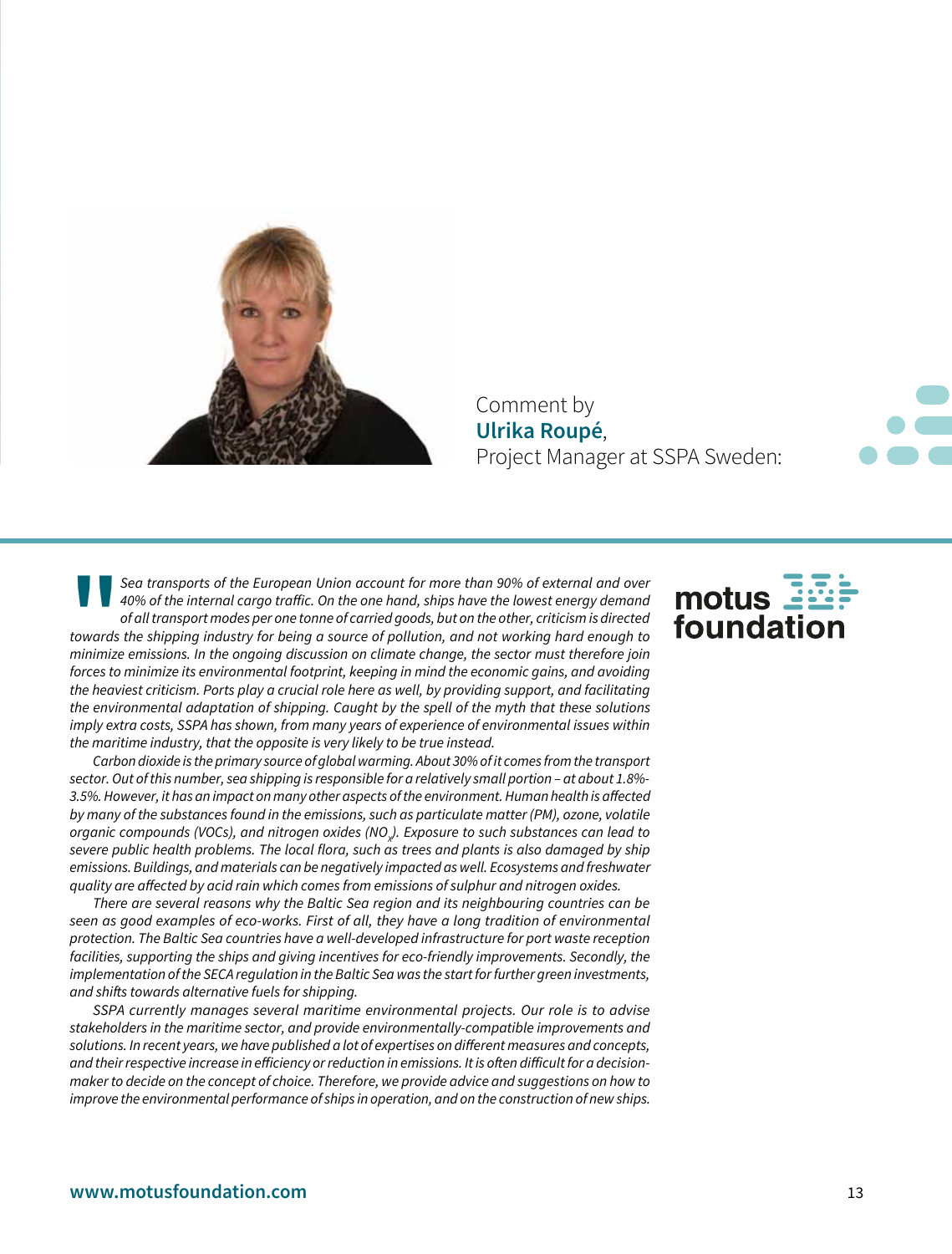# **Blue Baltic Economy**

The concept of the Blue Economy is quite new. It came as a reflection after the first steps of saving the environment were made. This is not about **something which is very costly, like some super-handmade eco-products**  that many people simply cannot afford. Its aim is to smartly make use of everyday resources, utilizing even the things which may at first glance be **redundant or designed to be thrown away. Blue as the sea, this idea also has its implementations across the maritime sector.**

The phrase itself consists of two words, and each of them can be understood in two ways.<br>
First – blue – meaning our planet in general, and water in particular, while the second word<br>
– economy – represents the sphere of b First – blue – meaning our planet in general, and water in particular, while the second word As an example of what the concept really is, the Blue Economy portal (www.blueeconomy.eu) provides an example of re-using coffee grounds for mushroom farming.

One can point out, perhaps, that an individual is indeed able to decide on his or her own, but what about the wider context? Can a big international company or a whole country act like single people do? This is where Motus Foundation comes in.

The Baltic Sea region is famous for its green initiatives. Keeping in mind all the success stories that are already behind us, we would like to further integrate the whole area around another concept.

The Blue Economy can support the Blue Growth strategy (i.e. the long-term plan to support sustainable growth in the marine and maritime sectors as a whole), especially in the field of shipbuilding & ship-repair, transport, off shore oil & gas, as well as fisheries. Our aim is to help in not only saving the environment, but also making money – the core of future sustainable economics, as we see it. Setting mutual goals for the whole region will definitely improve business and the environment. Another advantage is that the Blue Economy can truly be a stimulus for business growth in so-far-unknown areas. Therefore, Motus Foundation fully supports and actively participates in Blue Economy initiatives, serving them through our expertise, and experience, including i.e. EU co-financed projects, implementation of new technologies & alternative fuels, as well as organizing events & conferences.



Photo: www.pexels.com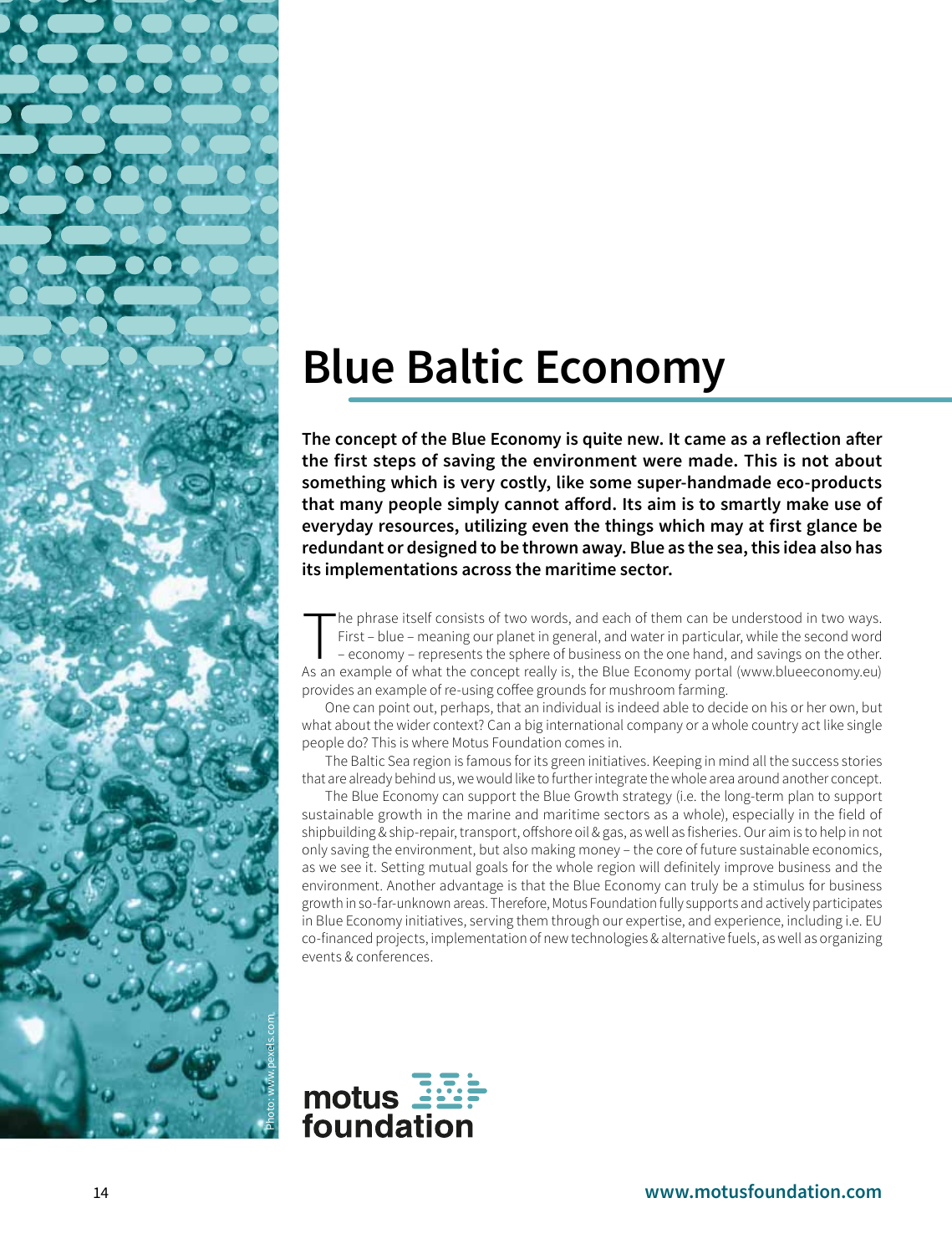

Comment by **Wim Stubbe**, the Port of Oostende's Business Development Manager:

**"** *What I can see from our perspective is that especially*  smaller and medium-sized ports can specialize, taking *care of all activities that can be done in water, and at sea.*  And this is not only things done in a shipyard or ship-repairs, which *is very traditional, but also aquaculture, subsea constructions, new technologies applied at sea, so there are many things that can be taken into account. Based on my own experience from the Port of Oostende, I can say that this is a success factor especially*  for smaller and medium-sized ports – we can play a major role *in giving all kinds of services to the local industry, as we'll never be able to compete with Rotterdam, Hamburg, or Le Havre on*  the freight flows side.

*This can be seen as an alternative to traditional logistics and the credo of simply "putting containers from one side of the port to*  the other." So what I want to stress is that ports can and should find *their niche, a space for development independent of mainstream logistics. This will positively impact traditional, local industries,*  because there will be a different economic scenario for endless *queues of trucks waiting to enter the port. More precisely, I think of boosting the metal and textile sectors, construction companies, or all kinds of businesses that can divert and switch themselves towards the sea and maritime sector. Finally, I must underline*  the importance of the energy sector, offshore wind farms as the *most obvious example, where ports can play a constructive role*  in offering specialized services.

*Speaking of the traditional maritime sector, I can see a huge*  shift, especially when it comes to fuelling the ships, and I mean *both ship propulsion, as well as the production of energy within the ports, aiming at a zero emission strategy. Quite recently news was spread around that the biggest Norwegian cruise line – Color Line – is going to build a zero emission hybrid ferry.*  In my view, this is a revolution. Investments in LNG-powered *engines are not fantasies, they are something obvious. But not only ships have cleaner energy – there is also a growing need*  for green energy in ports. They are more and more electricity*independent, which means that they will produce their own electricity out of wind, sea or sun, and what's more they deal with their waste as well. In turn, shipping operators also try to make shipping cleaner. In general, something which was extra years ago is a standard nowadays.*

For instance, I can refer to our project which kicked off in Denmark in November 2016, (Dual ports, find more information on www.northsearegion.eu/dual-ports), dedicated to smalland medium-sized ports in Denmark, Germany, Scotland, the *Netherlands and Flanders. We are going to promote low carbon management, so it touches upon LNG – not only for ships but also for trucks – but also with others the Blue Economy matters, namely*  a focus of the project is on re-using waste. Instead of carrying it *hundreds of kilometres away from the port, we are going to make use of it at ports. It can be a good source of energy and, of course, will lead to further development of the regional port sector. And*  what to think about changing the skin of fish into fish leather?

When I think of the Blue Economy's challenges, I can definitely *point to the national and international legislation, not recognizing that the sea is a major source of development. The sea is far away*  from the capital cities, as well as from the decision-makers, and it *seems to them that it is not worth spending time and money on the*  sea. Second, financing schemes are mostly defined for short terms, but the sector needs to have a long-term financial support. The reason is that working on the sea is more difficult and 3-5 times more *expensive than doing the same things inland. The third challenge is valorising the quality of the products. This is also a part of the Blue Economy concept – why buy bad quality products anyway, it's better to do it in your neighbourhood! This will support such sectors as retail. There's no point in giving money to some big companies or,*  for example, buying fish in China – you farm better ones in Poland.

*The Blue Economy has a lot of opportunities ahead for both ports and the neighboring industries. Let's just mention what I highlighted before – the development of traditional industries: metal, textile, construction, or some other very special sectors – just what's going on in the Port of Oostende. Here, some companies work both on land and sea, making use of their experience – for example using the technologies from land in the sea, because even land engineering in Belgium (sometimes below sea level) enforces the engineers to work with water. A revolution is also going on in the electricity, energy, and IT sectors, and although the sea is never the same, there are certain points that are shared, this is why cooperation is good: Industrial*  organizations like Flanders Maritime Cluster, Belgian Offshore Cluster, *and research centers like VLIZ and ILVO have their headquarters at the Port of Oostende. They all add value to local industry.*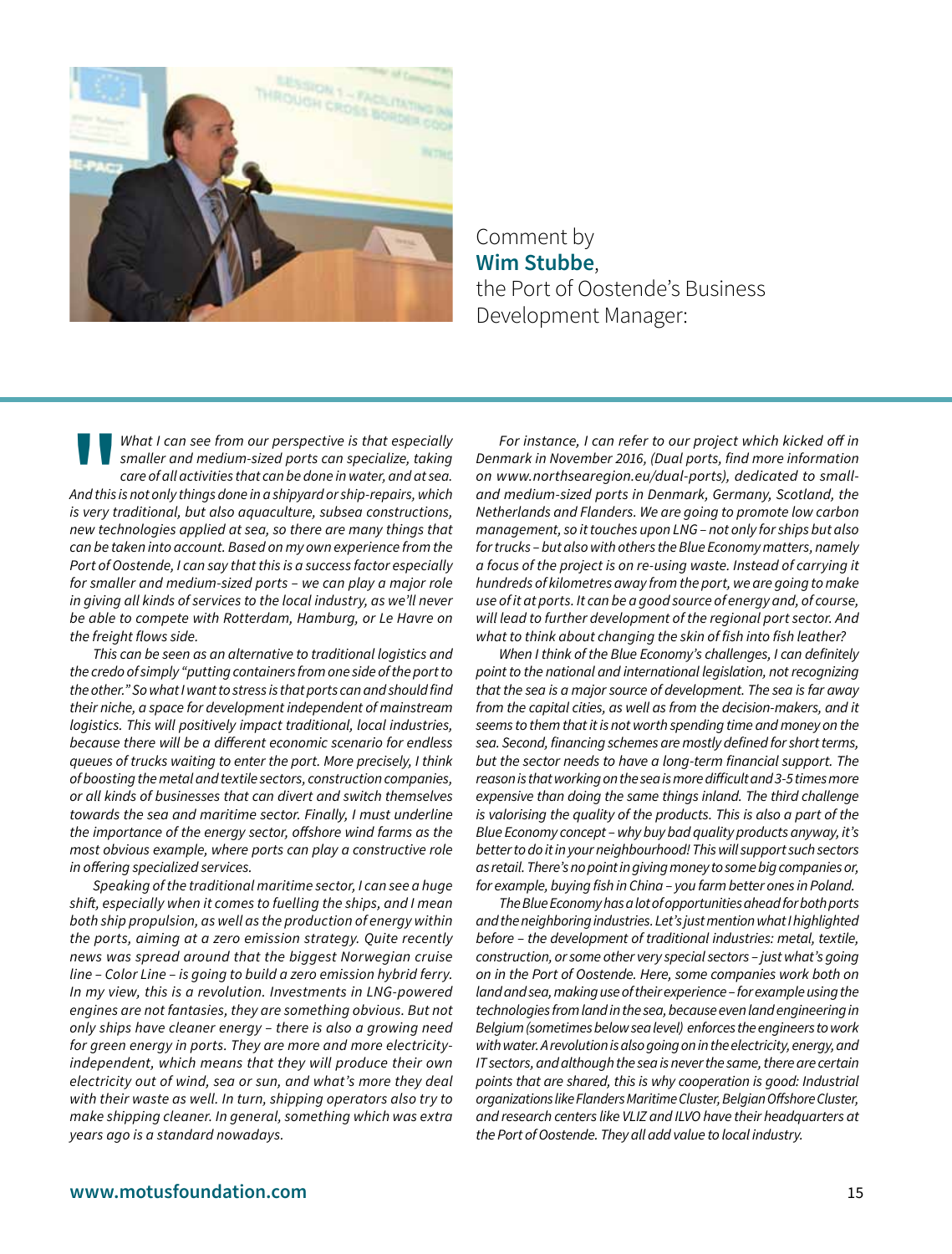# motus foundation



# **Energy-to-ports bridge**

**The modern economy is energy-intensive, and so is logistics. Considering the supply chain as a whole, ports and terminals are one of the biggest energy consumers, some of them consuming as much power as a relatively**  big city. It's no wonder then that they strive to upgrade their efficiency both **economy- and ecology- wise.**

**But this is all part of a wider trend.** The advantages of having energy-efficient equipment are obvious, as thus they attract more and more companies because of financial and ecological benefits. But a bigger shift in usi are obvious, as thus they attract more and more companies because of financial and diesel is displaced by electric motors or by Liquefied Natural Gas (LNG) as ships' fuel. This solution is especially becoming popular in areas where the law enforces emission reduction, namely the Sulphur Emission Control Area (SECA) zone. We can see that renewable energy is more and more popular – some have already turned towards solar energy – a good example is the 250 m<sup>2</sup> big photovoltaic installation at the Port of Gothenburg Authority's head office, able to generate approx. 55 MWh of electricity per year.

Basing on what has happened over the last few years in Oostende, it is worth reverting conventional thinking of a seaport being only an energy consumer. The Port of Oostende nowadays specializes in all kinds of services for offshore wind farms. This shows that a harbour can also make some money out of energy production, by promoting renewable energy sources. And on top of that, the port authority is investigating the economic opportunity of installing a prototype of a mid-sized 100 kW Xant wind turbine to provide the site with electricity.

Motus is actively participating in this shift. Just to mention our most recent action – we received feedback from both ports and shipping operators that the concept of onshore power supply (OPS) is worth disseminating. Therefore, we organized a technical seminar in Hamburg dedicated to this topic, entitled: "Harbours Review Spotlight: Onshore Power Supply." The one day meeting gathered both sides of the wire – those who connect and those who are connected to the grid. The Spotlight led to a general conclusion that development of a sustainable energy mix makes the business case and cost-benefit analysis more attractive, not to mention reducing air pollution to the benefit of port-city dwellers. Another innovation is also out there for taking, namely alternative fuels, with LNG on the top, both for shipping as well as for overland transport (road & rail).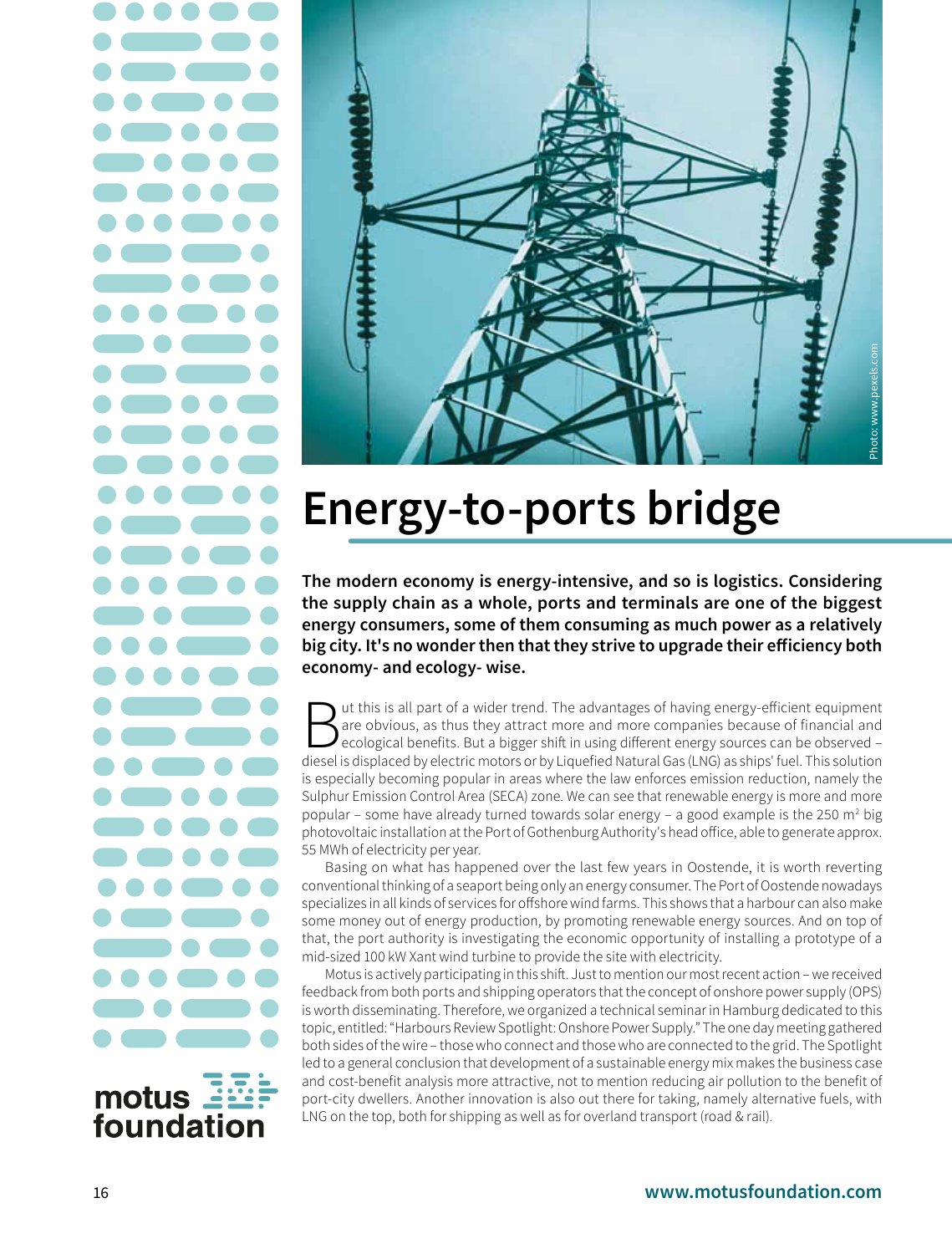

Comment by **Przemysław Myszka**, Baltic Transport Journal's Editor-in-Chief:

**"** *On the one hand, the fossil fuel lobbyists portray renewable energy as costly and erratic, while on the other,*  it would be impossible to turn off all coal-, oil-, and gas*powered plants virtually overnight. Neither is true nor possible.*  However, the man-made nature of the current climate change is *being acknowledged more and more broadly, along with fairly high social acceptance for changing the business practice as usual.*  The question is: Can we afford (not to afford) a green transition?

Further aggravating climate change will backfire with severe *weather events and alternations, bringing about a change for the worse both for us past our prime as well as for future generations.*  And while some may benefit in the short-term from e.g. better sun and vegetation cycles or year-long safe passage through *the Northern Sea Route, it's highly probable that the world as a*  whole will face nature-caused damages, including a reduction in crop productivity (leading in turn to famine); water-related extremes (floods and droughts); rises in sea level (hence forced *mass population displacement, not to mention numerous new Atlantises with architectural heritages lost under water); losses*  in biodiversity (e.g. due to ocean acidification); increased poverty *and mortality, and the like.*

*Luckily, there are several bold and enterprising individuals, organizations, and companies out there, standing against the unsustainable practices of overconsumption or taking advantage of "cheap" oil prices. What distinguishes them from business as usual is not technology embrace per se – as gas fracking or tar sand extraction also putting in use the latest tech achievements – but a completely new focus. Some of them are real revolutionists,*  pursuing disruptive ideas like autonomous overland or sea fleets overseen by Artificial Intelligence, whereas others are evolutionists, *grabbing inches of what was polluting or wasteful in the past,*  and turning it into new eco-assets, such as installing Flettner rotors on-board a ship to cut bunker consumption via free wind *power or inventing handy waste heat recovery equipment which converts hot water into electricity. One of the main advantages of*  such innovations is its productivity increase and/or cost-savings potential, meaning that we don't necessarily have to sacrifice one *thing in exchange for some green gains, but we can have our cake and eat it too. Clearly, such breakthroughs need time, patience, and money to make their way onto the sometimes stubbornly conservative market of transport and logistics, but when widely adopted they can change the way we play the game of moving goods from one place to another.*

Ports, both sea- and inland, can switch on to this greening trend. Energy from photovoltaics installed on buildings' rooftops, *from wind turbines mounted anywhere possible, as well as from*  tidal waves can be stored in next-gen batteries, and distributed all *over the ports' terminals through a local smart grid, hence avoiding*  region- or country-wide blackouts. Extensive automation (robots in warehouses, truck platooning, kilometres-long unmanned *trains, intelligent cranes and other cargo handling equipment, etc.), cold ironing from renewables, 3D printing manufacturers on the spot (producing among others lightweight extra durable*  sections for absolutely new electric or energy cell-powered ships, which after many years can be recycled without harm caused to *people or the environment), all of these interconnected via the Internet of Things and the Internet of Energy. It is now up to all involved parties to decide how they will use their own energy and resources. Positively, in being a proactive and foreseeing leader that motivates others to keep ahead of the pack, or negatively, in doing nothing or only what the new regulations impose reproachfully.*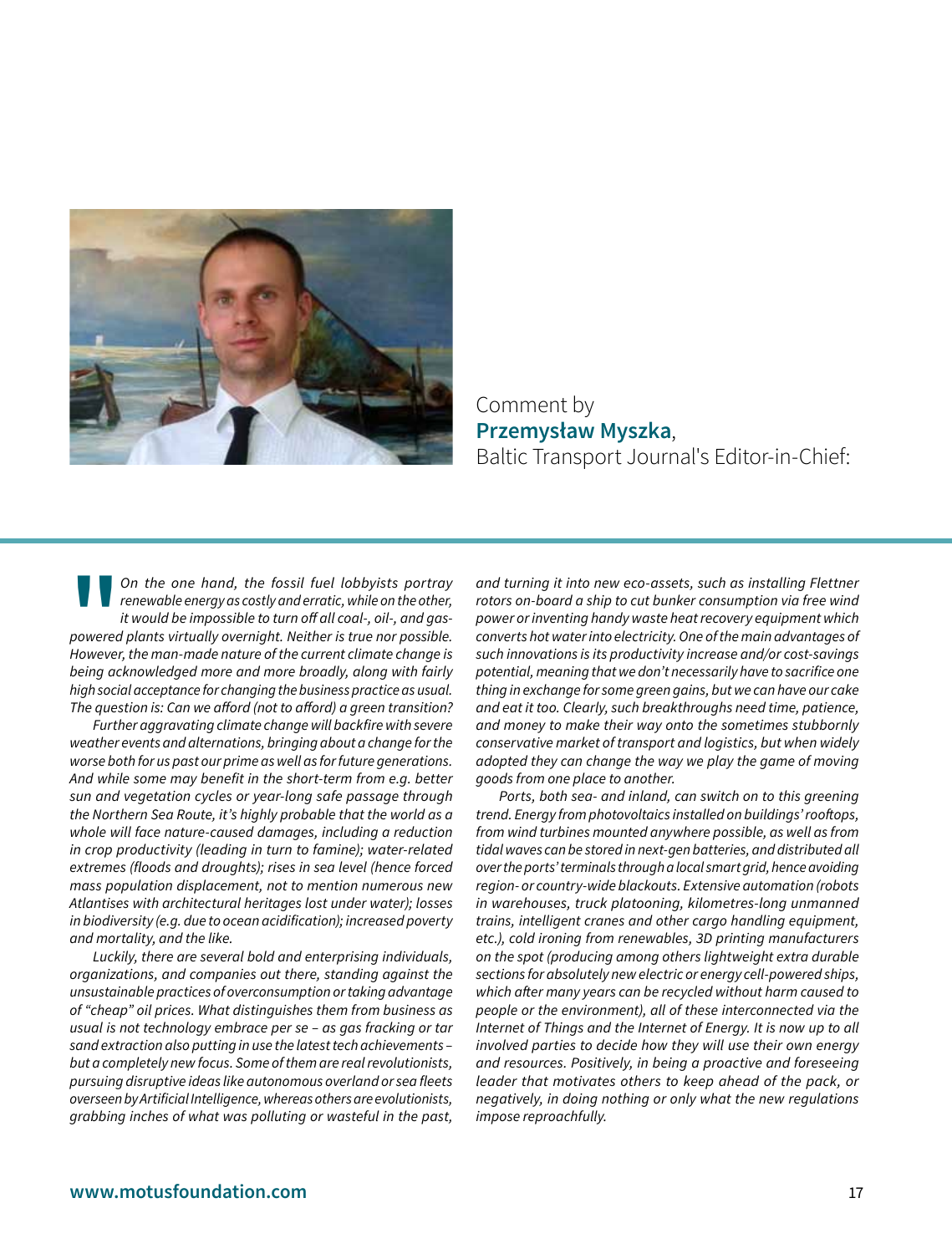



### Comment by **Fabio Ballini (Ph.D.)**, Lecturer at the World Maritime University:

**||**<br>|impleme<br>Europea<br>| The l Energy management is becoming a top priority for governments and decision-makers. Seaports must face significant challenges impacting competitiveness, and this is why *port authorities in Europe are the key players in the process of energy management plans*  implementation. We need to see the perspective of a 20% power savings target by 2020, set by the European Commission in 2014.

*The United Nations General Assembly has furthermore adopted the 2030 agenda for sustainable development listing a bold set of global goals. In this respect, number seven aims at ensuring wider*  access to affordable, reliable, sustainable, and modern energy. In addition, its consumption has risen to the second position in the European Sea Ports Organisation's ranking of environmental *priorities, published in the spring of 2016.*

Harbours are increasingly aware of the importance of efficiency in reducing greenhouse *gases and carbon dioxide. Therefore, energy management plans have further potential to*  increase ports' competitiveness. One key measure will involve raising the environmental profile *of European terminals by providing guidelines and promoting the exchange of good practices and*  innovations. Energy efficiency should not be a one-off project, but a continuous, ongoing process *where the planning and monitoring phases have a crucial impact not only on reducing externalities (congestions, air pollution, noise, etc.), but also result in the reduction of energy consumption,transit times, social cost, manpower, etc.*

*Savings in ports can be achieved as well with the support of new technologies, and by educating*  and training personnel. Among the different technological improvements that can improve energy *management and therefore reduce costs are lighting technologies and control systems (LEDs). Other*  aspects include energy-efficient buildings, terminals and warehouses, the use and operations of machines and vehicles, eco-driving, and shore-to-ship power systems.

*A good example of such sustainability may be the Port of Hamburg. In June 2015, the authority launched its smartPORT concept, which targets developing a sustainable energy solution, and*  profile. The port has adopted an ambitious plan in terms of increasing the efficient use of energy, *the expansion of networks, and in particular the use of renewables, such as wind farm sites and solar panels in the port areas, as well as the assessment of biomass potential.*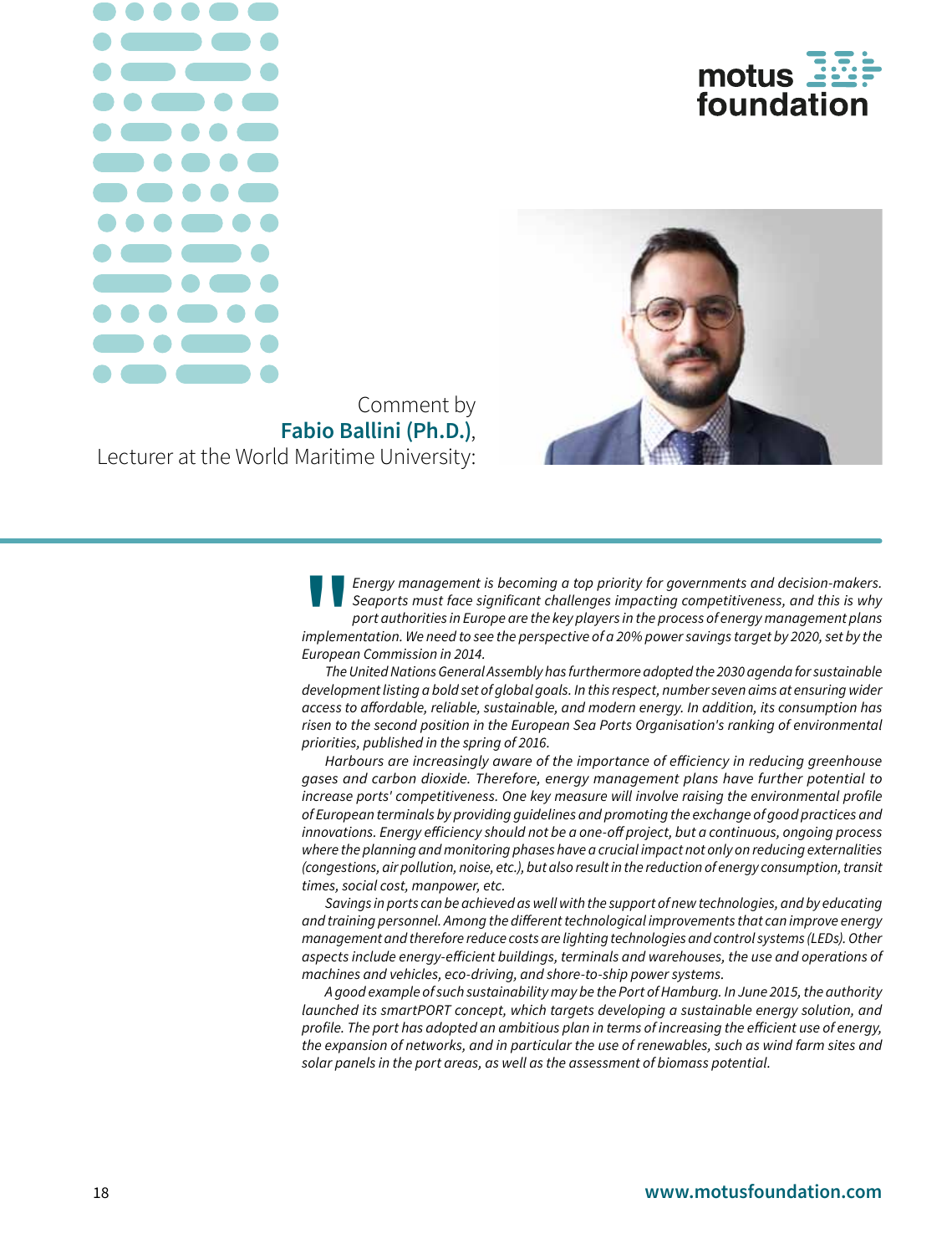

# **Contacts**



### **Emil Arolski**

*Managing Director and Vice President of the Board* ea@motusfoundation.com tel.: +48 798 425 717

### **Marcin Włodarski**

*Project Manager* mw@motusfoundation.com tel.: +48 505 925 436

### **Karolina Lubiejewska**

*Assistant Project Manager* kl@motusfoundation.com tel.: +48 515 204 506